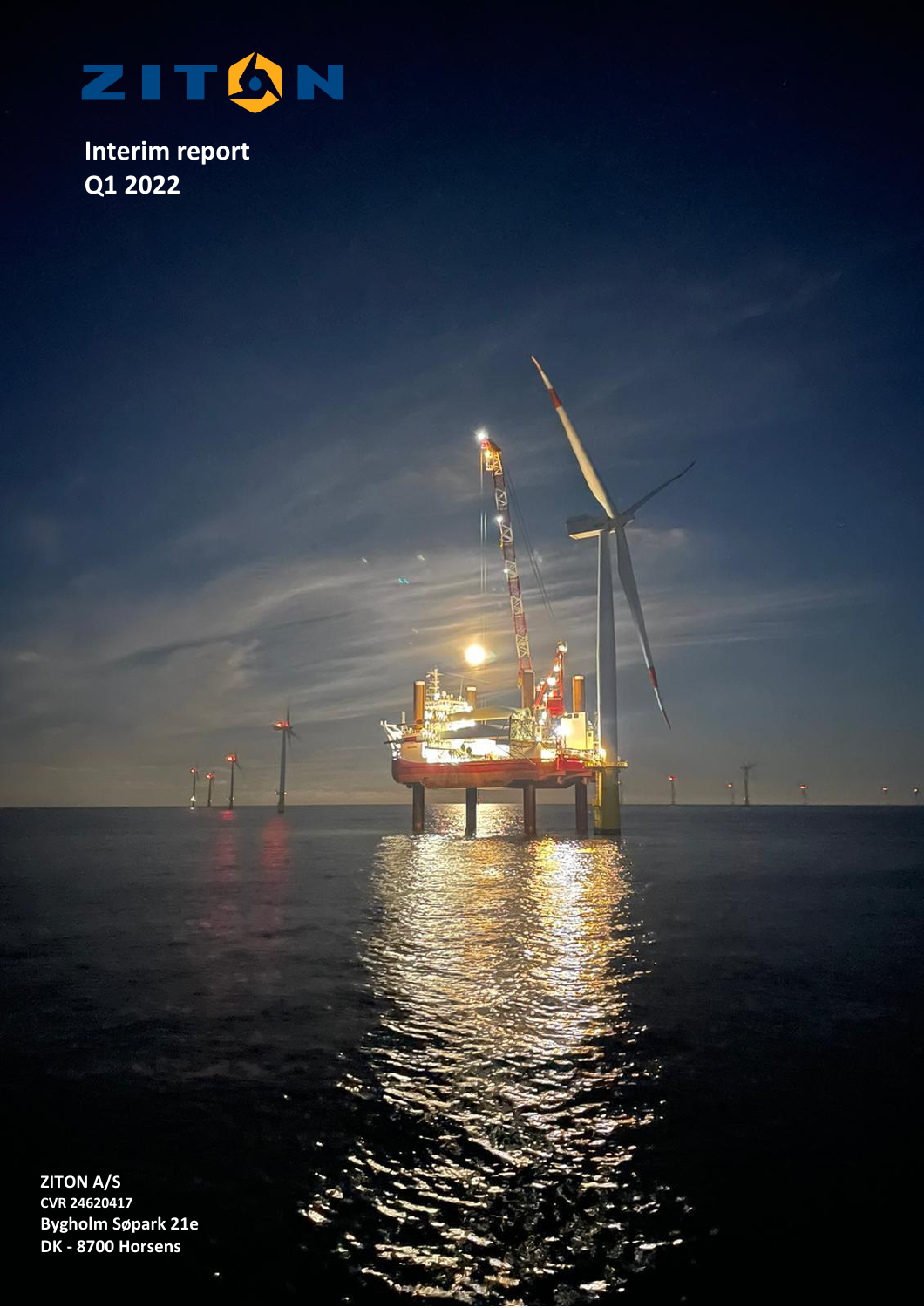

# **Highlights of the report**

#### **Highlights of Q1 2022**

- The Siemens Gamesa Renewable Energy ("SGRE") long-term time charter of J/U WIND ENTERPRISE for 3 years and 8 months was initiated on 1 March 2021. The vessel continues to operate successfully on the time charter with limited off-hire days.
- The activity level for regular major component replacements saw steady growth during Q1 2022 in spite of adverse weather during February.
- EBITDA amounted to EUR 5.8m in Q1 2022 compared to EUR -0.8m in Q1 2021. The increase is due to increased revenue and lower OPEX and high project related costs.
- As communicated in earlier stock exchange announcements dated 31st March, 29th April and 1st June 2022, ZITON and its majority shareholder have had ongoing discussions with holders of its financial indebtedness to reach a solution for a long-term and viable capital structure. The parties have reached an agreement in principle and have entered into a lock-up agreement, subject to certain conditions precedent and regulatory approvals, to execute a transaction which will significantly improve the capital structure and liquidity of ZITON. The proposed transaction includes an extension of maturities of the first and second lien bond by 24 months, equitization of EUR 37m in subordinated debt and EUR 13.2m in incremental liquidity (EUR 10m in new second lien bonds, plus a waiver of amortisation and capitalisation of first lien interest totalling EUR 3.2m). EUR 3m of the new liquidity will be applied towards repayment of part of the second super senior working capital facility. Subject to satisfaction of the conditions and obtaining regulatory approvals, the debts of certain consenting creditors of ZITON will be partly or fully converted into equity, resulting in those creditors acquiring ~90% of the post-restructured ordinary equity of ZITON, and 100% of the preferred equity, subject to certain dilution. Following the transaction, proforma equity would be approximately EUR 10m and the controlling shareholder would be Permira Credit Solutions III Sub Master Euro S.à.r.l.
- The KPI guidance for 2022 is unchanged:
	- o **Weighted average utilisation rate**. We expect a utilisation rate in the range of 70%-80%.
	- o **EBITDA**. We expect EBITDA to be in the range of EUR 26-30m.
	- o **Cash flow from operating activities.** We expect cash flows from operating activities of EUR 23-27m. This reflects a slight increase in working capital, resulting in a cash conversion rate of around 90%.
	- o **CAPEX**. We expect CAPEX of around EUR 5m, including CAPEX for classing of J/U WIND.

#### **Information in this report**

The information provided in this interim report is submitted in accordance with the Bond Agreements on FRN ZITON A/S EUR 100,000,000 callable bonds 2018/2022 (ISIN NO 0010832488) and FRN second secured EUR 25,000,000 callable PIK bonds 2018/2023 (ISIN NO 0010832512).

As required under the Bond Agreements, the consolidated financial statements of ZITON A/S are prepared in accordance with IFRS with Euro as the reporting currency.

This report has not been reviewed or audited by the company's auditors.

#### **Disclaimer**

This report may contain certain forward-looking statements relating to the business, financial performance and results of the Company and/or the industry in which it operates. Although the Company believes that these assumptions were reasonable when made, the statements provided in this report are solely opinions and forecasts which are subject to uncertainty, risks, contingencies and other important factors which are difficult or impossible to predict and are beyond the Company's control. A multitude of factors may cause actual results to differ significantly from any anticipated development expressed or implied in this document. No representation is made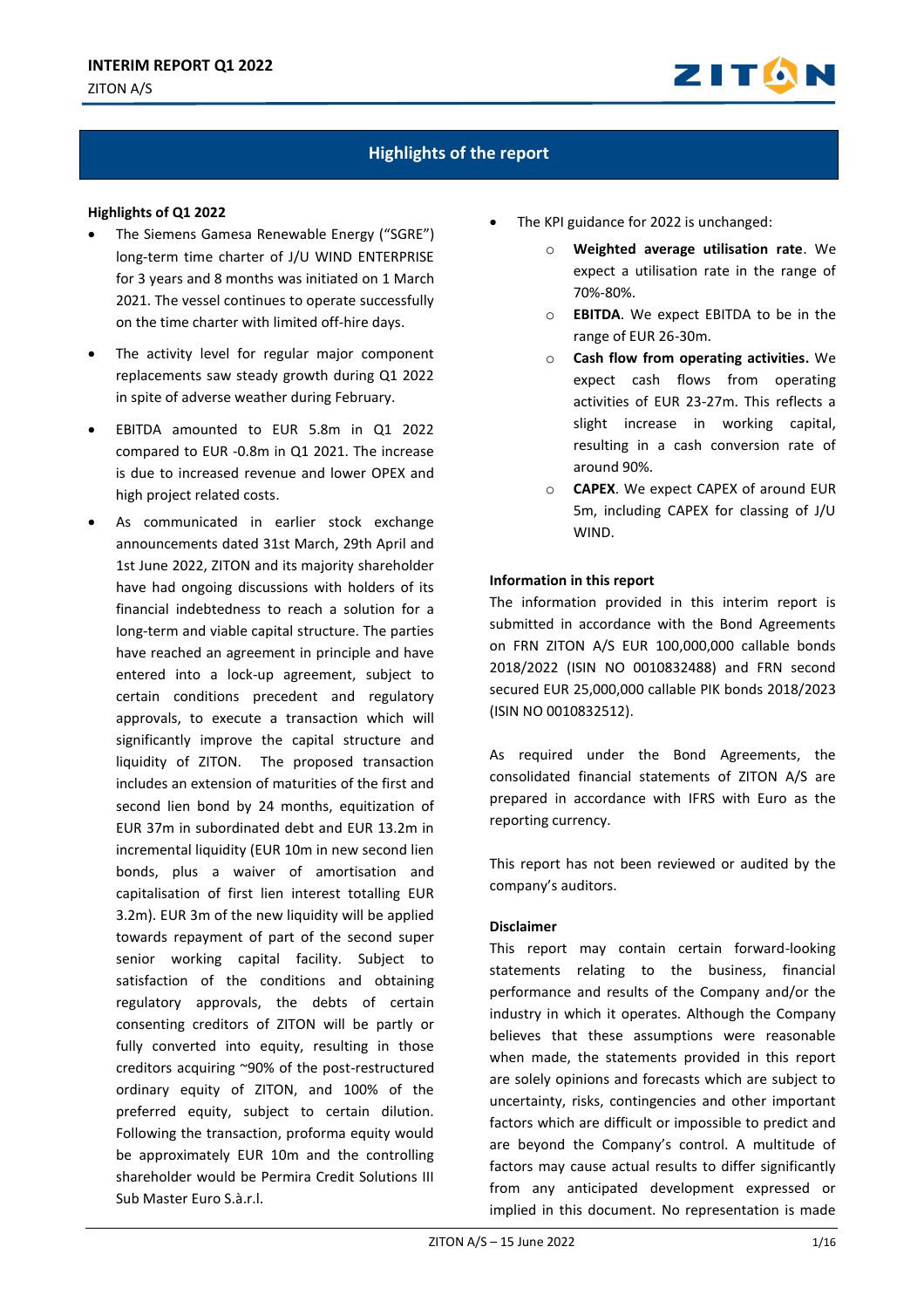

that any of these forward-looking statements or forecasts will come to pass or that any forecast result will be achieved, and you are cautioned not to place any undue reliance on any forward-looking statement.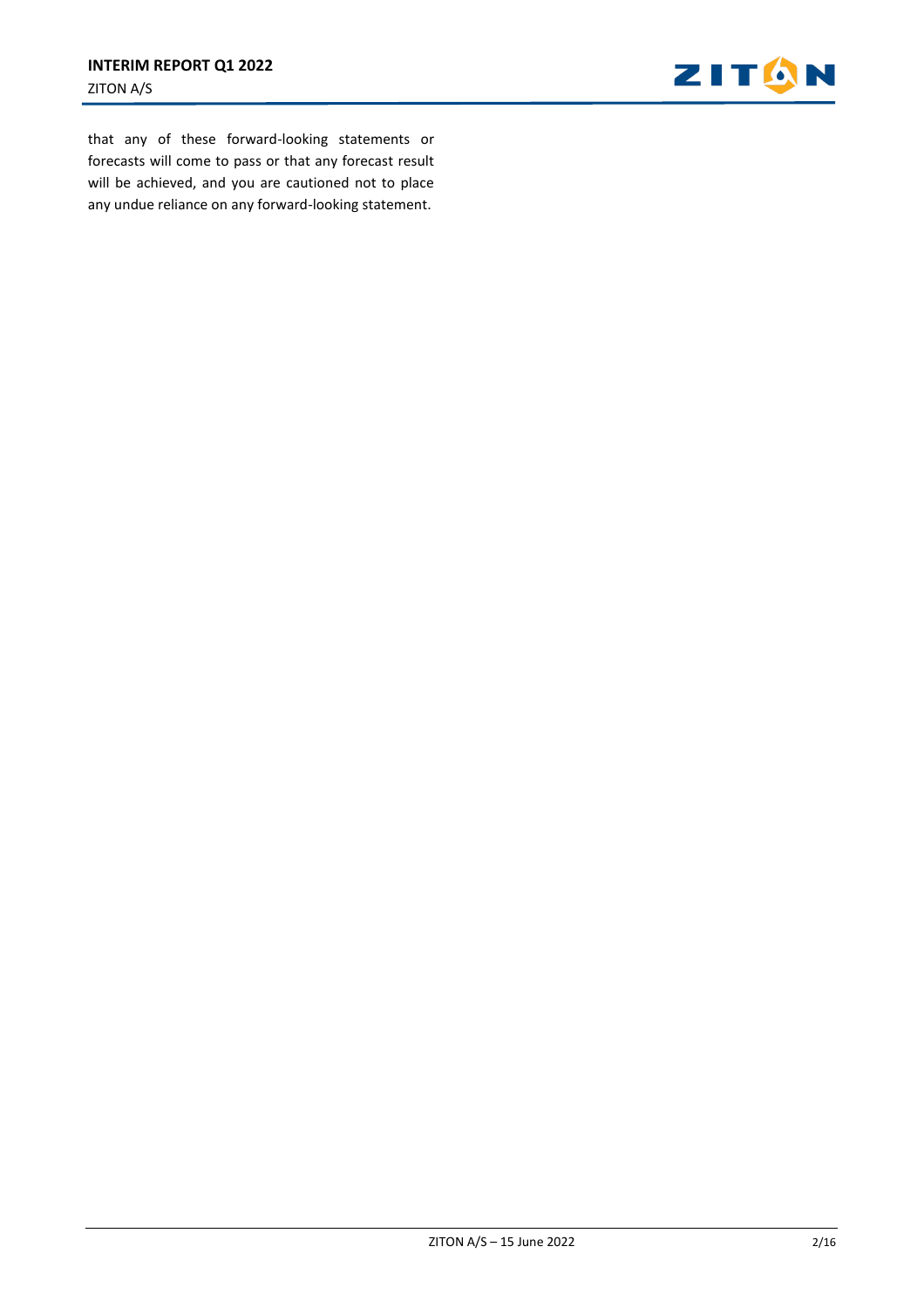

## **Management Review**

#### **Market activity**

The activity level for regular major component replacements saw steady growth during Q1 2022 in spite of adverse weather during February. Our analysis shows that the increase is driven by turbines reaching an age of 6-10 years, where wear and tear increasingly seem to drive the need for component replacement. Further, our analysis shows that the market growth for major component replacements is expected to continue low double digit growth rates in the coming years.

The market for blade campaigns and other larger major component campaigns is more erratic, and initiation of such larger projects is subject to uncertainty and wider competition.

#### **Contract developments**

There was no change to contracts during Q1 2022. ZITON's current contracts within offshore wind O&M include:

• On 17 December 2020, Siemens Gamesa Renewable Energy ("SGRE") and ZITON signed a time charter of 3 years and 8 months from 1 March 2021 to 31 October 2024 for J/U WIND ENTERPRISE ("SGRE long-term charter").

The time charter was initiated on 1 March 2021. As customary for time charter contracts, SGRE will pay a fixed time charter rate and pay for variable OPEX-related costs during the tenor of the time charter. SGRE will take on the full weather risk while ZITON will be responsible for operational uptime of the vessel.

- On 1 May 2019, Ørsted and ZITON signed a threeyears' framework agreement covering nine of Ørsted's offshore wind farms. The contract has been extended and now expires on 31 March 2023.
- On 18 December 2019, Vestas Offshore Wind ("Vestas") and ZITON signed a three-year framework agreement. The framework agreement is an extension and amendment of the two companies' former framework agreement. Most of the turbines for which Vestas has jack-up requirements are for their 8+MW turbines. As J/U WIND ENTERPRISE is on SGRE long-term charter,

ZITON is constrained in our ability to service most of Vestas' larger turbines.

• ZITON's framework agreement with Vattenfall Wind Power AB ("Vattenfall") expired in November 2020. Vattenfall has completed a tender to service both smaller and larger 8+MW turbines. ZITON was selected second supplier, which involves that if the first supplier declines to carry out a specific component exchange. Under the new contract ZITON has continued to perform major component replacements for Vattenfall.

### **Vessel operations**

J/U WIND ENTERPRISE continues to operate on time charter with SGRE with limited off-hire days.

During Q1 2022, J/U WIND, J/U WIND PIONEER and J/U WIND SERVER operated under framework agreements with Ørsted and Vestas as well as other tenders attained.

#### **Competitive environment**

ZITON is the clear market leader within dedicated O&M services for major component replacements at offshore wind farms. The primary business of most other jack-up vessels is within Transport & Installation ("T&I") of new offshore wind farms. From time-totime T&I vessel are also used for O&M services. The main exception is Van Oord, that was selected first supplier for the four-year framework agreement with Vattenfall and operates two vessels regularly used for O&M. Further, Harren & Partner operate to jack-up vessels dedicated for O&M.

## **Utilisation rates**

The weighted average utilisation rate for Q1 2022 was at 67%. This is a significant improvement compared to utilisation of 24% in Q1 2021. The improvement in utilisation reflects a comparable weak Q1 2021 when J/U WIND ENTERPRISE was in dock for the first two months of Q1 2021. Further, J/U WIND SERVER operated on a project on the east coast of the UK for which completion was delayed by several weeks, resulting in low utilisation during Q1 2021. In general, adverse weather during February had a slight negative effect on utilisation of J/U WIND, J/U WIND PIONEER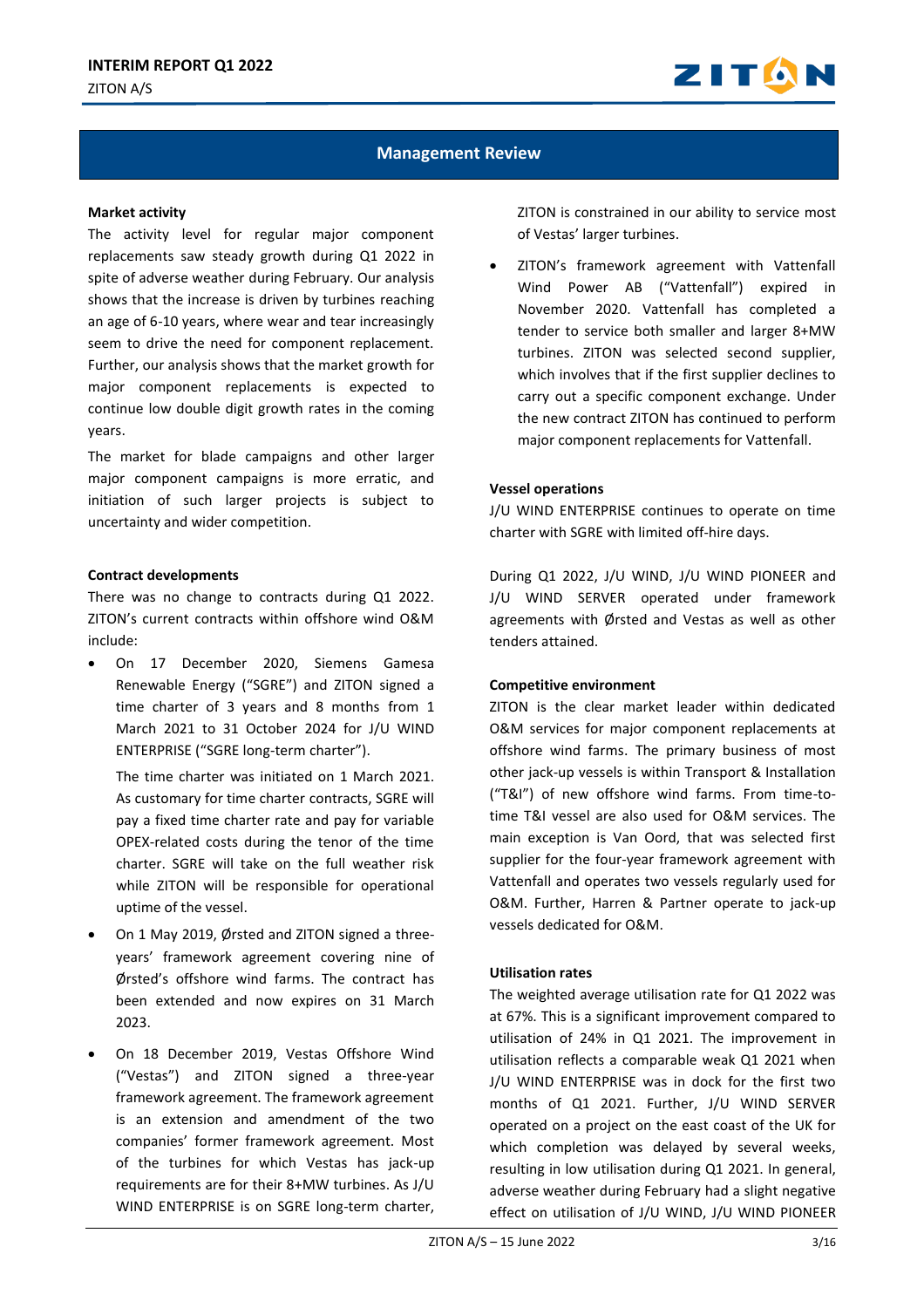

and J/U WIND SERVER during the quarter as all vessels operated on framework agreements and tenders attained.



*Note: Weighted average utilisation rate is calculated as vessel revenue and other operating income deducting project-related expenses during the quarter divided by full utilisation at standard rates of EUR 185k/day (EUR 135k/day until the end of June 2019). Each vessel has a different weighting depending on its specifications.*

#### **Resignation of board member**

Morten Melin resigned from the Board of Directors on 28<sup>th</sup> February 2022. The Board of Directors of ZITON A/S will, until further notice, continue with five members of the board.

#### **Outlook for 2022**

The outlook for 2022, is based on the key assumptions that J/U WIND ENTERPRISE will continue to operate successfully on the SGRE time charter with limited offhire days, and that the three other vessels will carry out regular major component replacements on framework agreements and other tenders attained. The KPI guidance for 2022 is unchanged:

- **Weighted average utilisation rate**. We expect a utilisation rate in the range of 70%-80%.
- **EBITDA**. We expect EBITDA to be in the range of EUR 26-30m.
- **Cash flow from operating activities** We expect cash flows from operating activities of EUR 23- 27m. This reflects a slight increase in working capital, resulting in a cash conversion rate of around 90%.
- **CAPEX.** We expect CAPEX of around EUR 5m, including CAPEX for classing of J/U WIND.

#### **Solution for a long term and viable capital structure**

As communicated in earlier stock exchange announcements dated 31st March, 29th April and 1st June 2022, ZITON and its majority shareholder have had ongoing discussions with holders of its financial indebtedness to reach a solution for a long-term and viable capital structure.

The parties have reached an agreement in principle and have entered into a lock-up agreement, subject to certain conditions precedent and regulatory approvals, to execute a transaction which will significantly improve the capital structure and liquidity of ZITON. The proposed transaction includes an extension of maturities of the first and second lien bond by 24 months, equitization of EUR 37m in subordinated debt and EUR 13.2m in incremental liquidity (EUR 10m in new second lien bonds, plus a waiver of amortisation and capitalisation of first lien interest totalling EUR 3.2m). EUR 3m of the new liquidity will be applied towards repayment of part of the second super senior working capital facility. Subject to satisfaction of the conditions and obtaining regulatory approvals, the debts of certain consenting creditors of ZITON will be partly or fully converted into equity, resulting in those creditors acquiring ~90% of the post-restructured ordinary equity of ZITON, and 100% of the preferred equity, subject to certain dilution. Following the transaction, proforma equity would be approximately EUR 10m and the controlling shareholder would be Permira Credit Solutions III Sub Master Euro S.à.r.l..

Pareto Securities AB has been retained as financial advisor by the Company

## **Risks and uncertainties**

ZITON A/S is exposed to various risks that may be of significance to the company's future operations, results and financial position. For a description of ZITON A/S' risks, please refer to the Risk Management section on pages 39-41 and note 4.1 "Risk management" on pages 74-75 of the 2021 annual report.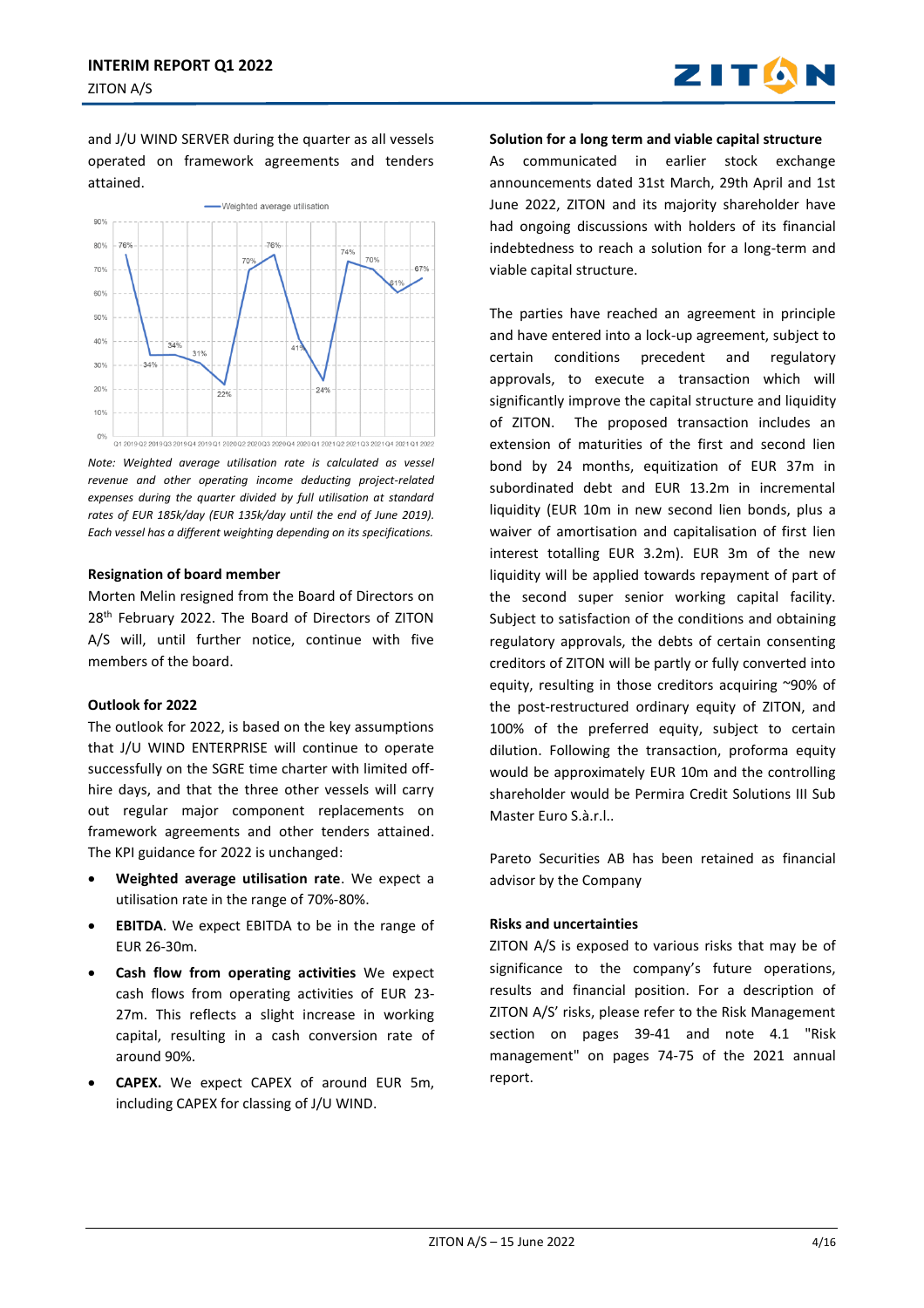

## **Financial Review**

#### **REVIEW OF THE INCOME STATEMENT**

| <b>EUR'000</b>                    | Q1 2022  | Q1 2021  | Change         |
|-----------------------------------|----------|----------|----------------|
|                                   |          |          |                |
| Revenue                           | 12,448   | 7,693    | 4,756          |
| OPEX and project-related expenses | $-5.003$ | $-7.005$ | 2,002          |
| SG&A                              | $-1.689$ | $-1.528$ | $-160$         |
| <b>EBITDA</b>                     | 5,757    | -841     | 6,598          |
| Depreciation                      | $-2.778$ | $-2,781$ | $\overline{4}$ |
| <b>EBIT</b>                       | 2.979    | $-3.622$ | 6,601          |
| Financials, net                   | $-5.817$ | $-5.504$ | $-313$         |
| Income before tax                 | $-2.838$ | $-9,127$ | 6,288          |
|                                   |          |          |                |
| <b>Key ratios</b>                 |          |          |                |
| <b>EBITDA</b> margin              | 46.2%    | $-10.9%$ | 57.2%          |

#### **Review of the income statement for Q1 2022**

The consolidated income statement for the ZITON Group shows revenue for Q1 2022 of EUR 12.4m, compared to revenue of EUR 7.9m in Q1 2022. The improvement in revenue reflects a comparable weak Q1 2021 when J/U WIND ENTERPRISE was in dock for the first two months of Q1 2021. Further, J/U WIND SERVER operated on a project on the east coast of the UK for which completion was delayed by several weeks, resulting in low revenue in Q1 2021. In addition, adverse weather during February 2022 had a slight negative effect on revenue J/U WIND, J/U WIND PIONEER and J/U WIND SERVER during Q1 2022.

Vessel OPEX and project related costs were lower at EUR 5.0m for Q1 2022 compared to EUR 7.0m in Q1 2021. During Q1 2021, J/U WIND SERVER operated on a project on the east coast of the UK with OPEX and high project related costs.

SG&A amounted to EUR 1.7m in Q1 2022 slightly higher than EUR 1.5m in Q1 2022 mainly due to strengthening of the organisation.

EBITDA amounted to EUR 5.8m in Q1 2022 compared to EUR -0.8m in Q1 2021. The increase is due to increased revenue and lower OPEX and high project related costs.



Depreciation was largely unchanged at EUR 2.8m in Q1 2022 compared to the same period the year before.

Financials, net was an expense of EUR 5.8m in Q1 2022 compared to an expense of EUR 5.5m in Q1 2021. The increased financial costs are mainly a consequence of slightly higher debt and expensing of capitalised issue costs.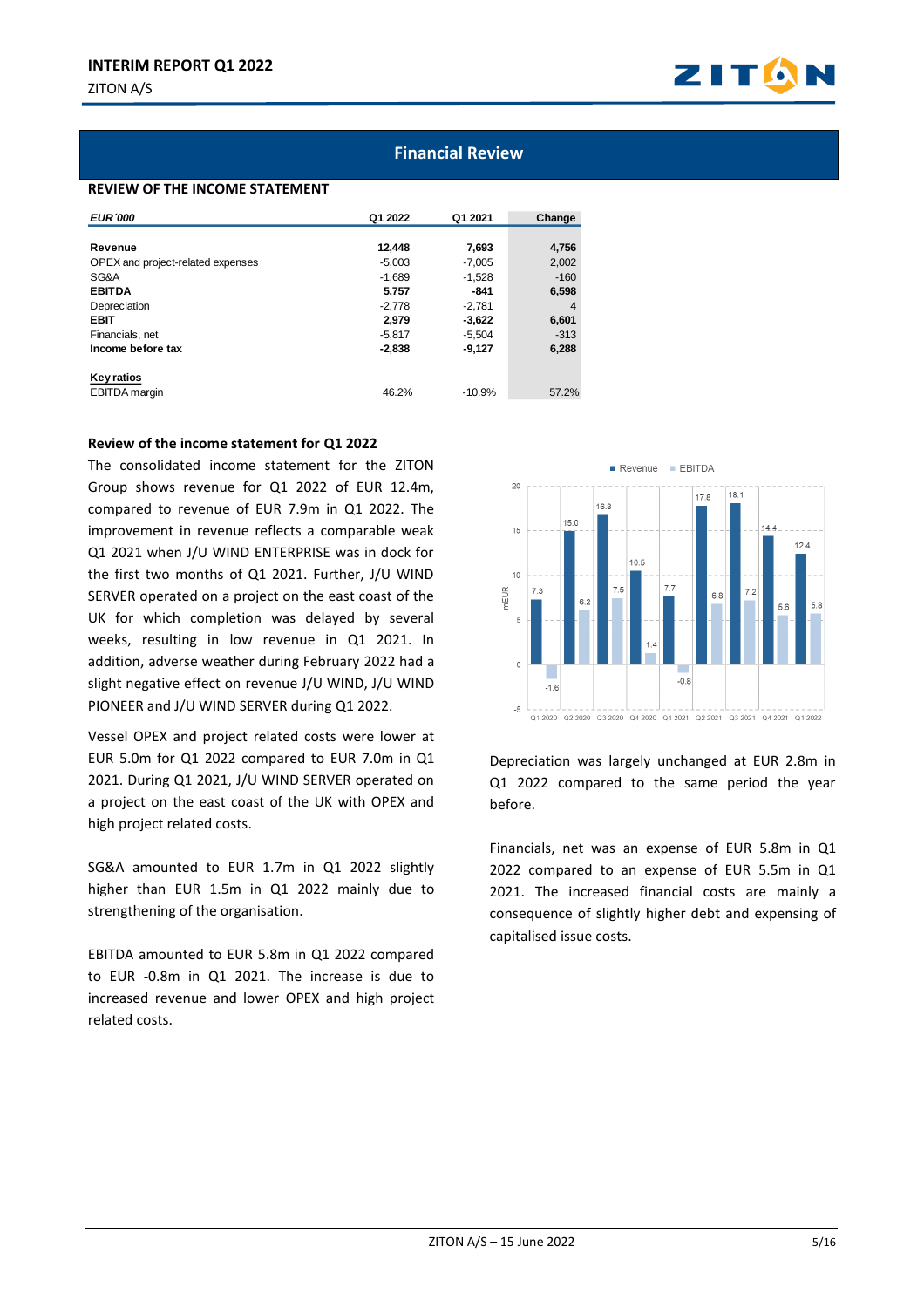

| <b>EUR</b> 000                         | Q1 2022   | Q1 2021   | Change   | Q1 2022   | Q4 2021   | Change   |
|----------------------------------------|-----------|-----------|----------|-----------|-----------|----------|
|                                        |           |           |          |           |           |          |
| <b>Assets</b>                          |           |           |          |           |           |          |
| Vessel, including fixtures & equipment | 179,628   | 188,562   | $-8,935$ | 179,628   | 182,147   | $-2,520$ |
| Other non-current assets               | 246       | 249       | -3       | 246       | 256       | $-10$    |
| <b>Non-current assets</b>              | 179,874   | 188,812   | $-8,938$ | 179,874   | 182,404   | $-2,530$ |
| Trade and other receivables            | 8,658     | 8,095     | 563      | 8,658     | 5,669     | 2,989    |
| Cash and cash equivalents              | 404       | 242       | 162      | 404       | 1,498     | $-1,094$ |
| <b>Current assets</b>                  | 9,062     | 8,337     | 725      | 9,062     | 7,167     | 1,895    |
| <b>Total assets</b>                    | 188,937   | 197,148   | $-8,211$ | 188,937   | 189,570   | $-633$   |
| <b>Equity and Liabilities</b>          |           |           |          |           |           |          |
| <b>Equity</b>                          | $-25,070$ | $-16,182$ | $-8,888$ | $-25,070$ | $-22,245$ | $-2,825$ |
| Subordinated loan                      | 35,843    | 30,728    | 5,115    | 35,843    | 34,511    | 1,331    |
| Bond loans, second lien                | 38,307    | 33,429    | 4,878    | 38,307    | 37,048    | 1,259    |
| Bond loans, first lien                 | 123,594   | 131,937   | $-8,343$ | 123,594   | 124,700   | $-1,106$ |
| Lease obligations                      | 544       | 771       | $-227$   | 544       | 639       | $-94$    |
| Working capital facility               | 9,356     | 6,664     | 2,693    | 9,356     | 9,152     | 204      |
| Other liabilities                      | 6,363     | 9,802     | $-3,439$ | 6,363     | 5,765     | 598      |
| <b>Total liabilities</b>               | 214,007   | 213,330   | 677      | 214,007   | 211,815   | 2,192    |
| <b>Total equity and liabilites</b>     | 188,937   | 197,148   | $-8,211$ | 188,937   | 189,571   | $-633$   |
| <b>Key ratios</b>                      |           |           |          |           |           |          |
| Subordinated capital ratio             | 26.0%     | 26.1%     | $-0.1%$  | 26.0%     | 31.1%     | $-5.1%$  |

#### **Review of the balance sheet, end of Q1 2022**

The total value of the vessels (incl. fixtures & equipment and leased offices) amounted to EUR 179.6m at the end of Q1 2022. This compares to EUR 188.6m at the end of Q1 2021. The decrease is mainly due to depreciation partly offset by vessel CAPEX.

Trade and other receivables amounted to EUR 8.7m at the end of Q1 2022 compared to EUR 8.1m at the end of Q1 2021. The slight increase is mainly due to a higher activity level.

Equity was negative at EUR 25.1m at the end of Q1 2022, compared to a negative amount of EUR 16.2m at the end of Q1 2022. The decline in equity was a consequence of losses incurred during the period.

#### **Subordinated Capital Ratio covenant**

The subordinated capital ratio (SCR) at end of Q1 2022 was at 26.0%, hence not fulfilling the covenant of 31.0%. This constitutes an Event of Default and for this reason holders representing a majority of the first lien bond and over 2/3 of the holders in the second lien bond have entered into a standstill agreement temporarily preventing, inter alia, any enforcement of security as well as cross defaults triggered under ZITON's other financing agreements with the majority creditors. The standstill was entered into in March 2022 and has subsequently extended to provide sufficient time to reach a long-term solution with all relevant stakeholders. On 7 June an agreement was reached encompassing, amongst others, that a proposal will be put forward to holders of the holders of bonds issued by ZITON A/S for bondholders' resolution for certain covenant amendments and waivers, including replacement of the subordinated capital ratio with a minimum EBITDA covenant of EUR 16.25m.

ZITO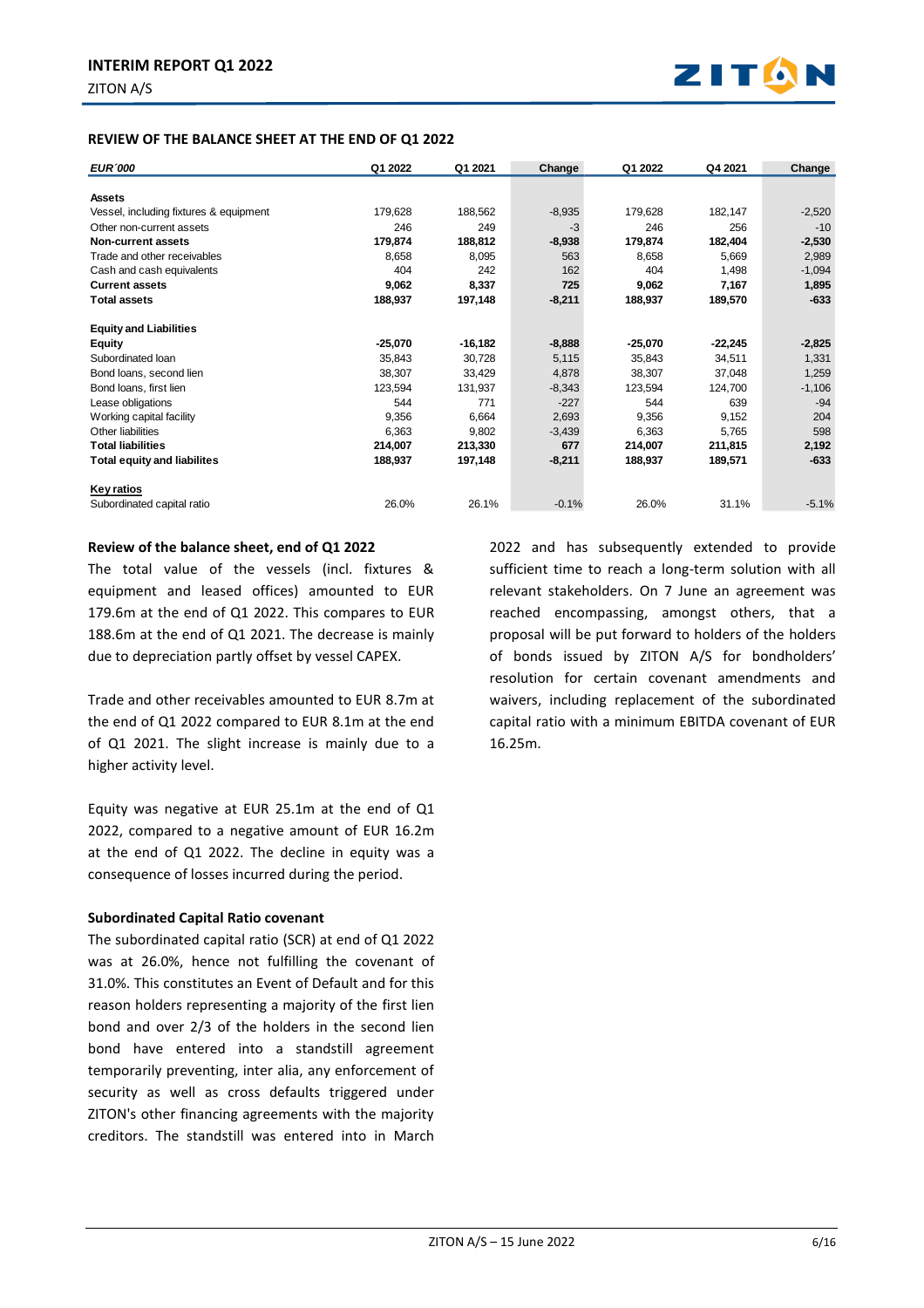

#### **REVIEW OF STATEMENT OF CASH FLOWS FOR Q1 2022**

| <b>EUR'000</b>                             | Q1 2022  | Q1 2021  | Change   |         |         |
|--------------------------------------------|----------|----------|----------|---------|---------|
|                                            |          |          |          |         |         |
| <b>EBITDA</b>                              | 5,757    | -841     | 6,598    |         |         |
| Working capital adjustments                | $-2,465$ | $-263$   | $-2,202$ |         |         |
| Other adjustments                          | $-146$   | $-162$   | 16       |         |         |
| Net cash flows from operating activities   | 3,145    | $-1,266$ | 4,411    |         |         |
| Financial payments, net                    | $-1,793$ | $-2.684$ | 891      |         |         |
| Net cash before investing activities       | 1,353    | $-3,949$ | 5,302    |         |         |
| Investing activities                       | $-281$   | $-3,528$ | 3,247    |         |         |
| Net cash flows after investing activities  | 1,072    | -7,477   | 8,549    |         |         |
| <b>Financing activities</b>                | $-2,158$ | 7,437    | $-9,596$ |         |         |
| Net cash flows after financing activities  | $-1,086$ | $-41$    | $-1,046$ |         |         |
| Available liquidity                        | Q1 2022  | Q4 2021  | Q3 2021  | Q2 2021 | Q1 2021 |
|                                            |          |          |          |         |         |
| Liquidity                                  | 404      | 1,498    | 1,328    | 3,002   | 242     |
| Available draw on working capital facility | 24       | 224      | 390      | 267     |         |
| Available liquidity                        | 428      | 1,722    | 1,718    | 3,269   | 242     |

#### **Review of the cash flow statement**

Cash flows from operating activities were an inflow of EUR 2.6m in Q1 2022 driven by positive EBITDA partly offset by working capital increase. This compares to an outflow of EUR 1.3m in Q1 2021. Working capital adjustments in Q1 2022 was negative EUR 2.5m compared to negative EUR 0.3m in Q1 2021. The main reason being lower trade payables that were relatively high at the end of Q1 2021 as a consequence of a initiation of the turnkey blade campaign.

Financial payments, net amounted to negative EUR 1.8m in Q1 2022 compared to negative EUR 2.7m in Q1 2021, due to non-payment of interest on the first lien bond payable.

Investing activities amounted to an outflow of EUR 0.3m in Q1 2022 compared to an outflow of EUR 3.5m in Q1 2021. The change is mainly related to capex in connection with 10-years classing of J/U WIND ENTERPRISE that was completed in Q1 2021.

Financing activities amounted to a cash outflow of EUR 2.2m in Q1 2022 compared to an inflow of EUR 7.4m in Q4 2020. In Q1 2021, cash flow inflow from financing activities were related to full draw on the Second Super Senior Working Capital Facility of EUR 6.0m.

Available liquidity including available drawings on our working capital facility amounted to EUR 0.4m at the end of Q1 2022 compared to EUR 1.7m available at the end of Q4 2021.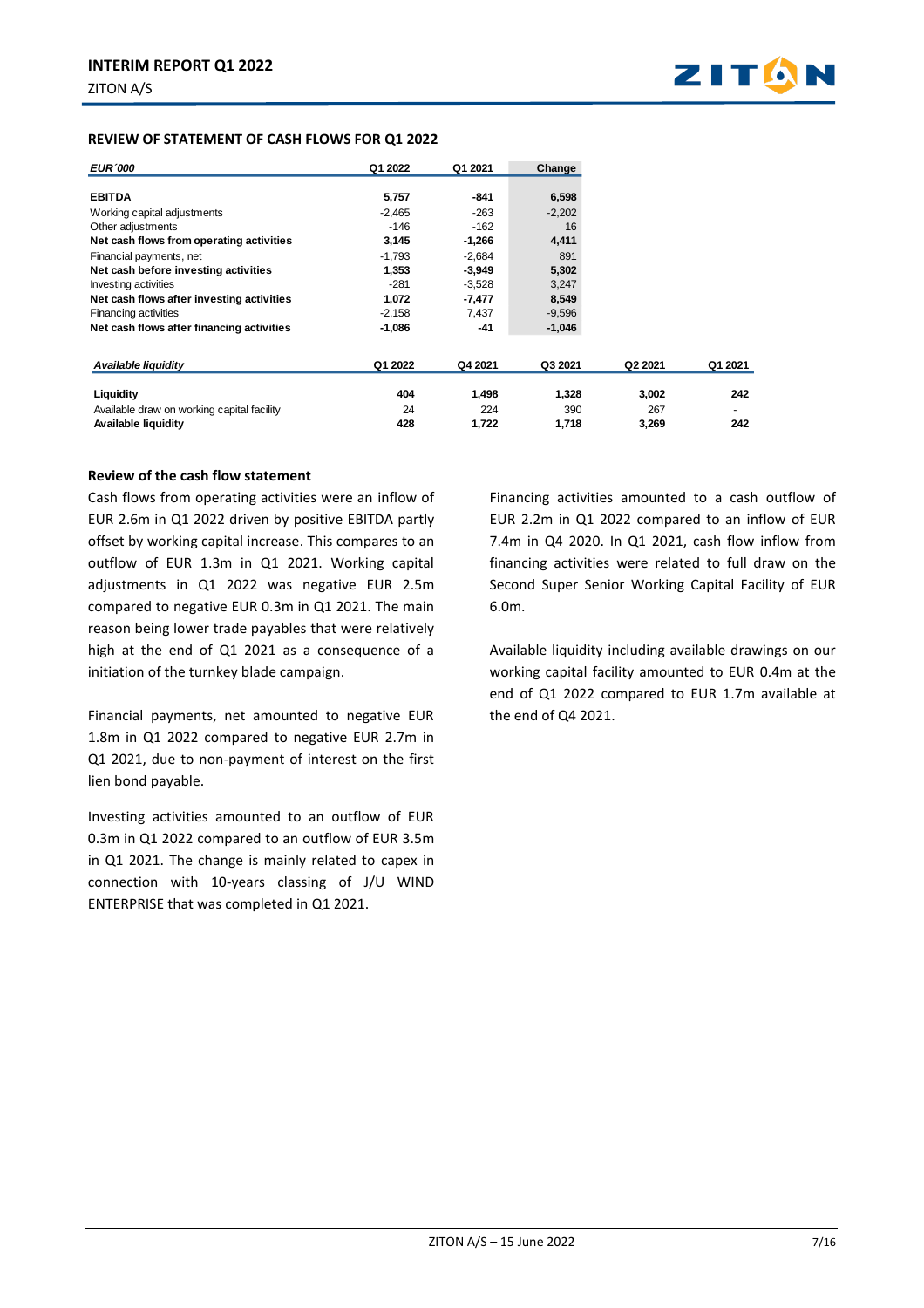

# **Consolidated financial statements for ZITON A/S**

| <b>INCOME STATEMENT</b>                                          |             |          |          |
|------------------------------------------------------------------|-------------|----------|----------|
| <b>EUR '000</b>                                                  | <b>Note</b> | Q1 2022  | Q1 2021  |
| Revenue                                                          | 1           | 12,448   | 7,693    |
| Project-related expenses                                         |             | $-936$   | $-1,981$ |
| Operational expenses                                             |             | $-4.067$ | $-5,024$ |
| <b>Gross profit</b>                                              |             | 7,446    | 688      |
| Administrative expenses                                          |             | $-397$   | $-419$   |
| Staff costs, office staff                                        |             | $-1.292$ | $-1,109$ |
| <b>EBITDA</b>                                                    |             | 5,757    | $-841$   |
| Depreciation & amortisation                                      |             | $-2.778$ | $-2.781$ |
| <b>EBIT</b>                                                      |             | 2,979    | $-3,622$ |
| Financial income                                                 |             | 20       | 100      |
| Financial expenses                                               |             | $-5.837$ | $-5.605$ |
| Income before tax                                                |             | $-2,838$ | $-9,127$ |
| Tax on profit (loss)                                             |             | -2       | $-146$   |
| Income for the year                                              |             | $-2,840$ | $-9,273$ |
|                                                                  |             |          |          |
| Attributable to:                                                 |             |          |          |
| Owners of ZITON A/S                                              |             | $-2,832$ | -9,271   |
| Non-controllong interest - Profit/loss                           |             | -8       | -2       |
| Income for the year                                              |             | $-2,840$ | -9,273   |
| <b>STATEMENT OF COMPREHENSIVE INCOME</b>                         |             |          |          |
| <b>EUR '000</b>                                                  | <b>Note</b> | Q1 2022  | Q1 2021  |
|                                                                  |             |          |          |
| Income for the year                                              |             | $-2,840$ | $-9,273$ |
| Items that will be reclassified subsequently to the              |             |          |          |
| income statement when specific conditions are met:               |             |          |          |
| Exchange adjustments of foreign entities, net of tax             |             | 15       |          |
| Cash flow hedges, realised gains/(losses) incurred during period |             |          |          |
| Cash flow hedges, deferred gains/(losses) incurred during period |             |          |          |
| Total comprehensive income for the year, after tax               |             | $-2,825$ | $-9,273$ |
| Attributable to:                                                 |             |          |          |
| Owners of ZITON A/S                                              |             | $-2,817$ | $-9,271$ |
| Non-controllong interest - Profit/loss                           |             | -8       | -2       |
| Total comprehensive income for the year, after tax               |             | $-2,825$ | $-9,273$ |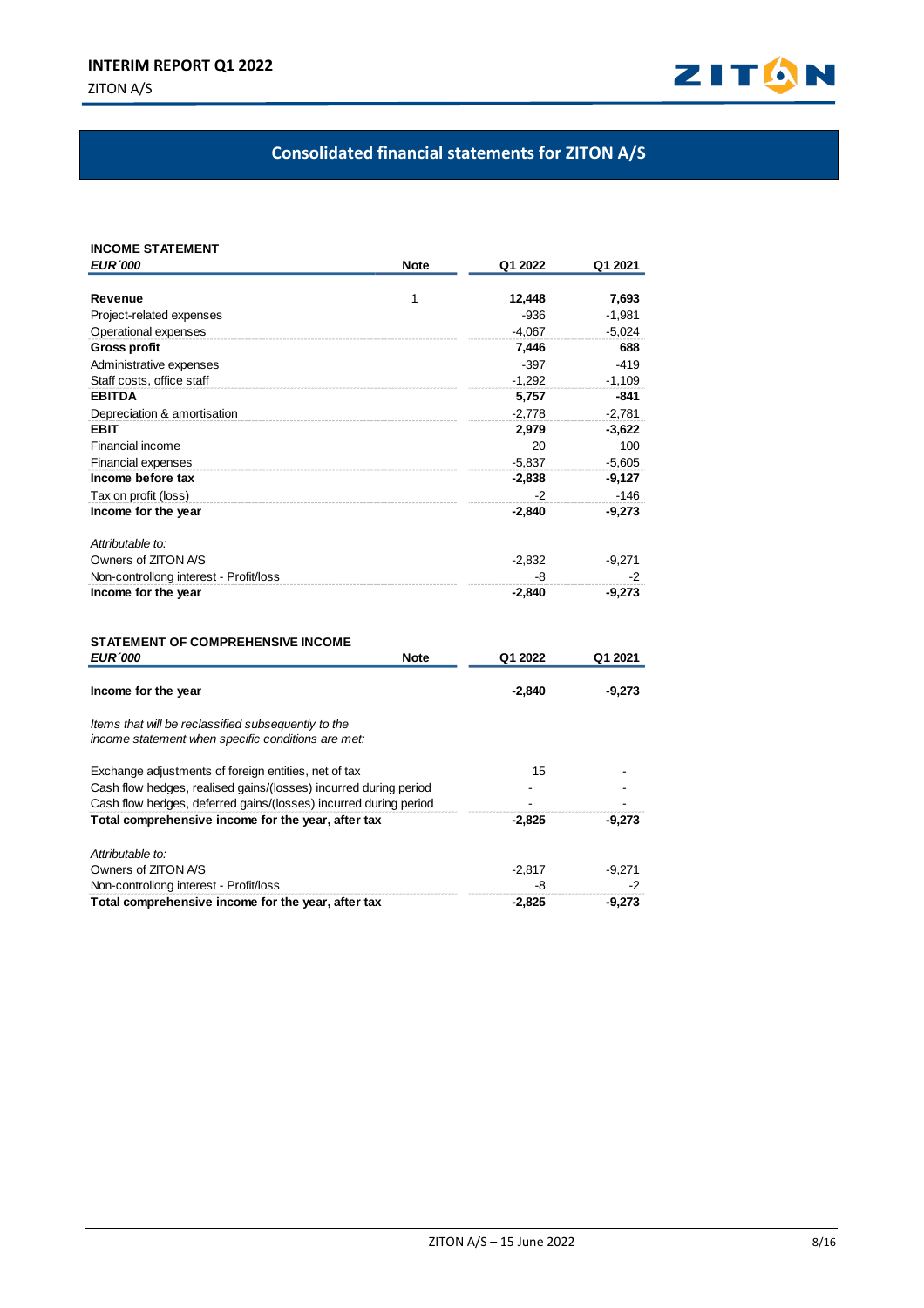ZITON A/S



| <b>BALANCE SHEET</b>                             |             |           |           |           |
|--------------------------------------------------|-------------|-----------|-----------|-----------|
| <b>EUR '000</b>                                  | <b>Note</b> | Q1 2022   | Q1 2021   | Q4 2021   |
|                                                  |             |           |           |           |
| <b>Assets</b>                                    |             |           |           |           |
| <b>Non-current assets</b>                        |             |           |           |           |
| Vessel, including fixtures & equipment           | 2           | 179,628   | 188,562   | 182,147   |
| Intangible assets                                |             | 138       | 141       | 148       |
| Deferred tax asset                               |             | 108       | 108       | 108       |
| <b>Non-current assets</b>                        |             | 179,874   | 188,812   | 182,404   |
| <b>Current assets</b>                            |             |           |           |           |
| Inventories                                      |             | 102       | 141       | 193       |
| Trade and other receivables                      |             | 8,556     | 7,954     | 5,476     |
| Cash and cash equivalents                        |             | 404       | 242       | 1,498     |
| <b>Current assets</b>                            |             | 9,062     | 8,337     | 7,167     |
| <b>Total assets</b>                              |             | 188,937   | 197,148   | 189,571   |
| <b>Equity and Liabilities</b>                    |             |           |           |           |
| <b>Equity</b>                                    |             |           |           |           |
| Share capital                                    |             | 14,473    | 14,474    | 14,473    |
| Reserves                                         |             | 13        | $-23$     | -2        |
| Retained earnings                                |             | $-39,806$ | $-30,918$ | $-36,974$ |
| Total equity attributable to owners of ZITON A/S |             | $-25,320$ | $-16,467$ | $-22,503$ |
| Non-controlling interest                         |             | 250       | 285       | 258       |
| <b>Total equity</b>                              |             | $-25,070$ | $-16,182$ | $-22,245$ |
| <b>Liabilities</b>                               |             |           |           |           |
| <b>Non-current liabilities</b>                   |             |           |           |           |
| Subordinated loan                                |             | 35,843    |           | 34,511    |
| Bond loans, second lien                          |             | 38,307    |           | 37,048    |
| Bond loans, first lien                           |             | 23,192    | $\sim$    | 22,638    |
| Lease obligations                                |             | 211       | 514       | 279       |
| Deferred income tax liabilities                  |             | 791       | 643       | 791       |
| Provision for other liabilities                  |             |           | 318       |           |
| <b>Total non-current liabilities</b>             |             | 98,344    | 1,475     | 95,267    |
| <b>Current liabilites</b>                        |             |           |           |           |
| Subordinated loan                                |             |           | 30,728    |           |
| Bond loans, second lien                          |             |           | 33,429    |           |
| Bond loans, first lien                           |             | 100,402   | 131,937   | 102,062   |
| Lease obligations                                |             | 333       | 257       | 360       |
| Current tax payable                              |             | 336       | 336       | 336       |
| Working capital facility                         |             | 9,356     | 6,664     | 9,152     |
| Trade and other payables                         |             | 4,216     | 7,949     | 3,656     |
| Provision for other liabilities                  |             | 1,020     | 556       | 982       |
| <b>Total current liabilites</b>                  |             | 115,663   | 211,856   | 116,548   |
| <b>Total liabilities</b>                         |             | 214,007   | 213,330   | 211,815   |
| <b>Total equity and liabilites</b>               |             | 188,937   | 197,148   | 189,571   |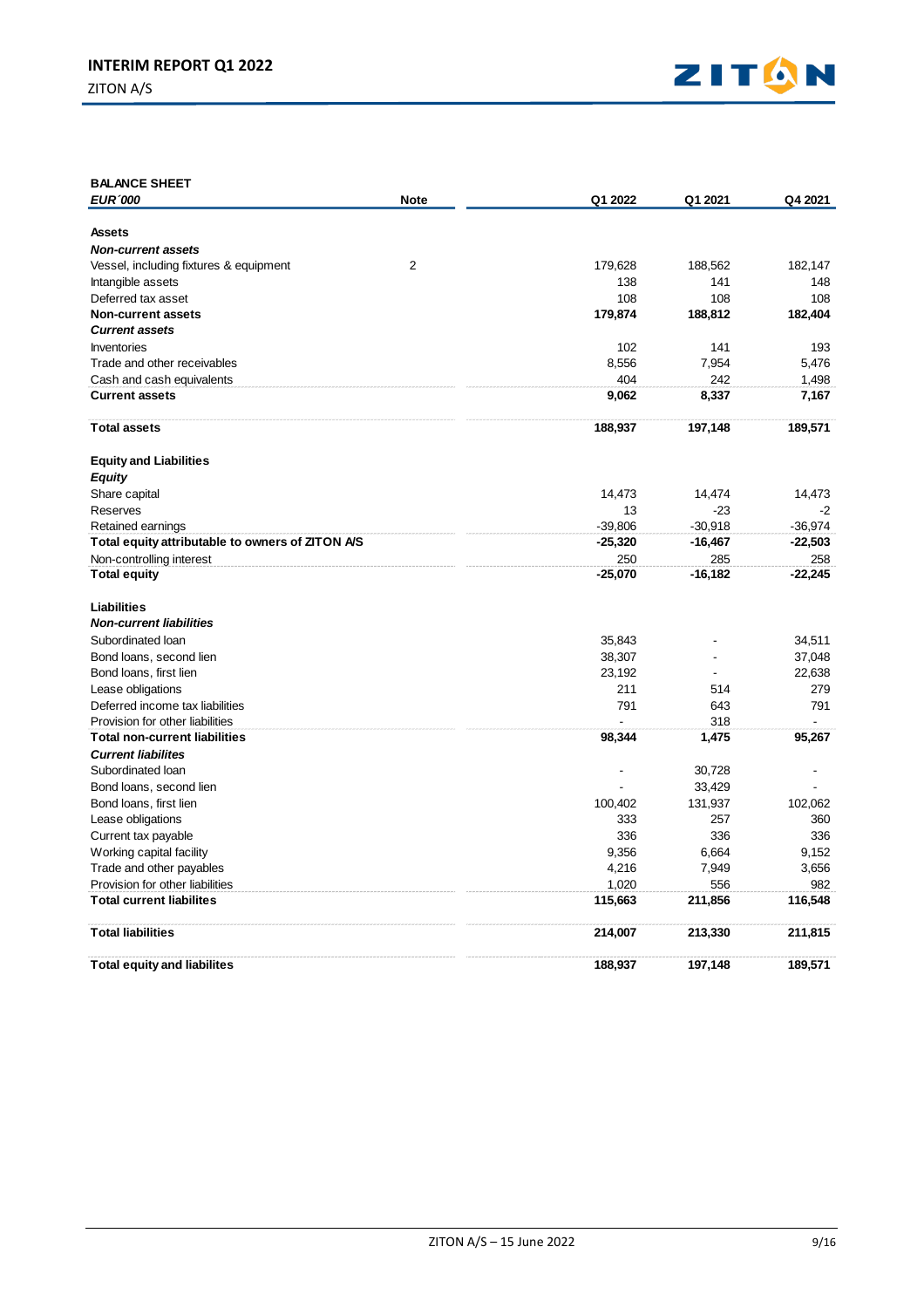

### **STATEMENT OF CASH FLOWS Q1-22 Q1-21**

| <b>EUR</b> 000                                       | Note<br>Q1 2022 | Q1 2021   |
|------------------------------------------------------|-----------------|-----------|
| Income before tax                                    | $-2,838$        | -9,127    |
| <b>Operating activities</b>                          |                 |           |
| Adjustments for non-cash items                       |                 |           |
| Reversal financial expenses, net                     | 5,810           | 5,503     |
| Depreciation and writedowns of the period            | 2,778           | 2,781     |
| Other adjustments                                    | $-146$          | $-162$    |
| Working capital adjustments                          |                 |           |
| Change in inventories                                | 91              | 92        |
| Change in trade receivables                          | $-3,080$        | $-5,219$  |
| Change in trade payables                             | 523             | 4,864     |
| Income tax expense                                   |                 |           |
| Income tax expense                                   |                 |           |
| Net cash flows from operating activities             | 3,138           | $-1,267$  |
| <b>Financial payments</b>                            |                 |           |
| <b>Financial receipts</b>                            |                 |           |
| Financial payments                                   | $-1,793$        | $-2,684$  |
| Net cash flows before investing activities           | 1,345           | $-3,950$  |
| <b>Investing activities</b>                          |                 |           |
| Purchase of vessel, fixtures & equipment             | $-281$          | $-3,528$  |
| Other cash flows from investing activites            |                 |           |
| Net cash used in investing activities                | $-281$          | $-3,528$  |
| <b>Financing activities</b>                          |                 |           |
| Bond loans                                           | $-2,276$        | 33,848    |
| Draw on working capital facility                     | 204             | 6,174     |
| Lease payments                                       | $-87$           | $-32,585$ |
| Net cash used/received in financing activities       | $-2,158$        | 7,437     |
| Net (decrease)/increase in cash and cash equivalents | $-1,094$        | -41       |
| Cash and cash equivalents at beginning of period     | 1,498           | 284       |
| Exchange gains/losses on cash and cash equivalents   |                 |           |
| Net cash and cash equivalents at end of period       | 404             | 242       |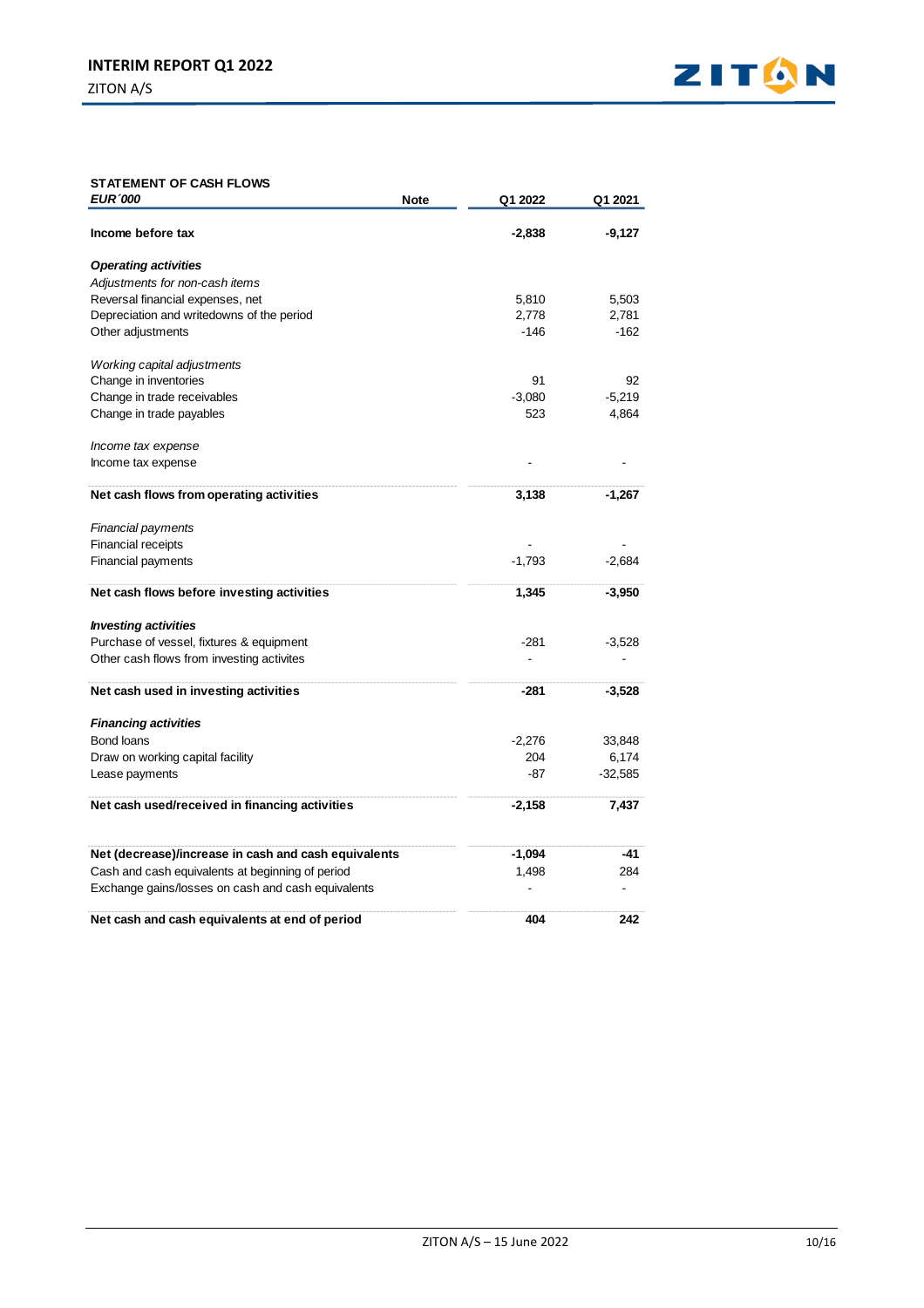ZITON A/S



#### **STATEMENT OF CHANGES IN EQUITY**

| <b>YTD 2022</b>                       |                          | Attributable to owners of ZITON A/S |             |           |          |           |           |                     |              |
|---------------------------------------|--------------------------|-------------------------------------|-------------|-----------|----------|-----------|-----------|---------------------|--------------|
|                                       | Share                    | Reserve<br>for                      | Translation | Cash flow | Total    | Retained  |           | Non-<br>controlling | <b>Total</b> |
| <b>EUR'000</b>                        | capital                  | warrants                            | reserves    | hedges    | reserves | earnings  | Total     | interests           | equity       |
| Balance at 31 December 2021           | 14,473                   | 143                                 | $-145$      |           | -2       | $-36.974$ | $-22.503$ | 258                 | $-22.245$    |
| Total comprehensive income, after tax | $\overline{\phantom{a}}$ | -                                   | 15          | -         | 15       | $-2.832$  | $-2.817$  | -8                  | $-2.825$     |
| Capital increase                      |                          | $\overline{\phantom{a}}$            |             |           |          |           |           |                     |              |
| <b>Balance at YTD</b>                 | 14.473                   | 143                                 | $-130$      |           | 13       | -39.806   | -25.320   | 250                 | -25.070      |

### **Share capital**

At the end of Q1 2022, the share capital consisted of 108,013,705 shares of DKK 1 each (EUR 14,474K). The shares are divided into two classes: 16,986,984 A shares of DKK 1 each and 91,026,721 B shares of DKK 1 each. Each A share carries one vote, while B shares do not carry voting rights, but carry preferential rights of dividend.

#### **Reserves**

Equity reserves consist of the following:

**Reserve for warrants** consists of warrants to management, selected employees and the subordinated loan provider. **The translation reserve** comprises foreign exchange differences arising on translation of financial statements of entities that have a functional currency other than DKK and translation from the functional currency to the

presentation currency.

| <b>YTD 2021</b>                       |                  | Attributable to owners of ZITON A/S |                         |                     |                   |                      |           |                                 |                 |
|---------------------------------------|------------------|-------------------------------------|-------------------------|---------------------|-------------------|----------------------|-----------|---------------------------------|-----------------|
| <b>EUR'000</b>                        | Share<br>capital | Reserve<br>for<br>warrants          | Translation<br>reserves | Cash flow<br>hedges | Total<br>reserves | Retained<br>earnings | Total     | Non-<br>controlling<br>interest | Total<br>equity |
| Balance at 31 December 2020           | 13.098           | 143                                 | -166                    |                     | $-23$             | $-30.272$            | $-17.196$ | 287                             | $-16.910$       |
| Total comprehensive income, after tax | ۰                | -                                   |                         |                     | -                 | $-9.271$             | $-9.271$  | -2                              | $-9.273$        |
| Capital increase                      | 1.375            |                                     |                         |                     |                   | 8.625                | 10.000    |                                 | 10.000          |
| <b>Balance at YTD</b>                 | 14.474           | 143                                 | -166                    |                     | -23               | $-30.918$            | $-16.467$ | 285                             | $-16.182$       |

#### **Share capital**

In January 2021, the share capital was increased by EUR 1,375k as part of the purchase price of the vessel J/U WIND ENTERPRISE. The increase in share capital of EUR 1,375k resulted in a share premium of EUR 8,625k (in total EUR 10,000k). At the end of Q1 2021, the share capital consisted of 108,013,705 shares of DKK 1 each (EUR 14,474K). The shares are divided into two classes: 16,986,984 A shares of DKK 1 each and 91,026,721 B shares of DKK 1 each. Each A share carries one vote, while B shares do not carry voting rights, but carry preferential rights of dividend.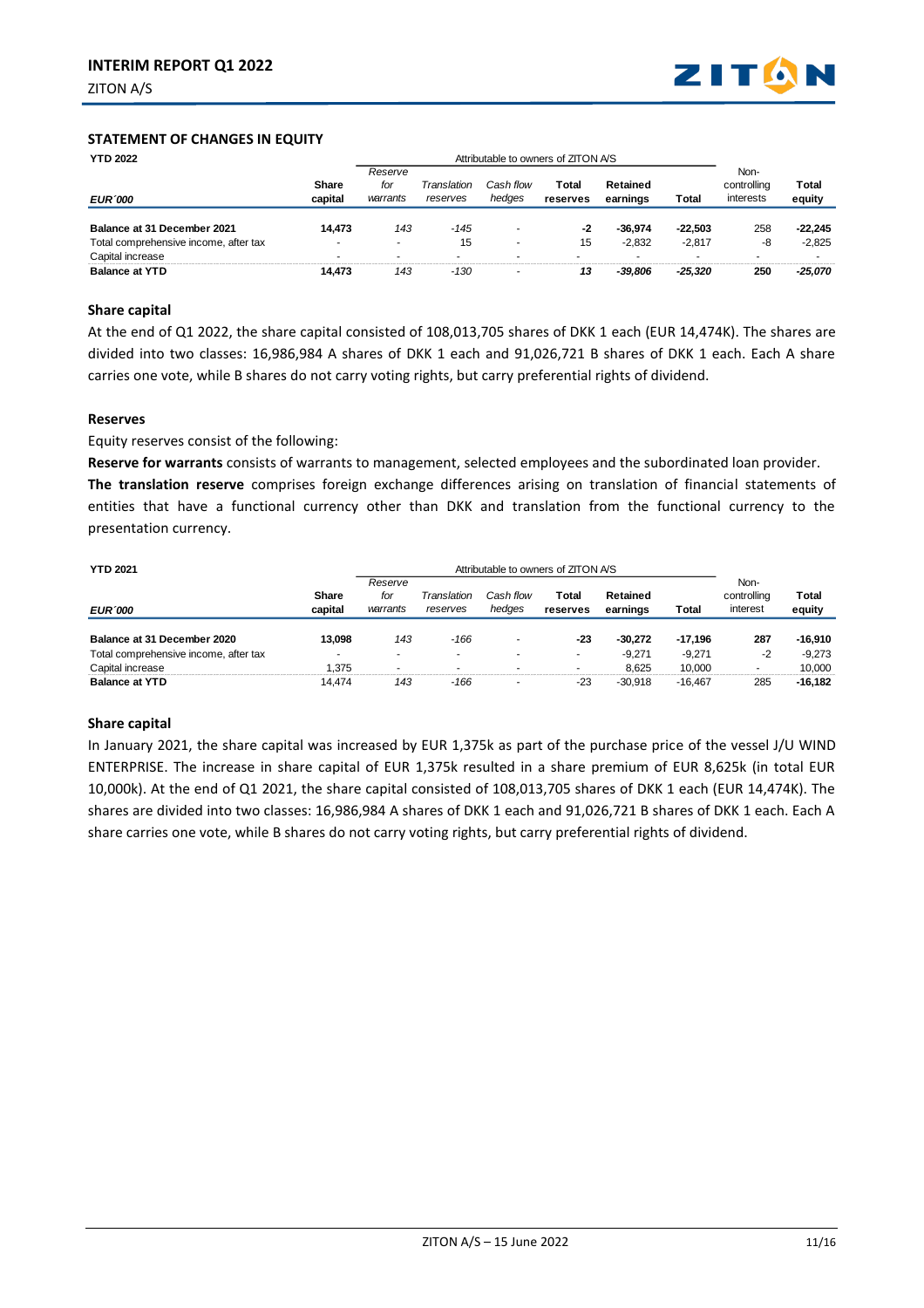

# **Note 1 – Revenue**

The internal reporting framework used for reporting on revenue and expenses to the Executive Management Team and the Board of Directors has been set up to reflect and report on jack-up vessel, ZITON Contractors A/S and Hangout A/S revenue and expenses. As all jack-up vessels including ZITON Contractors A/S and Hangout A/S operate on similar assignments, management reviews the results of the Group as a whole to assess performance. Thus, there is only one operating segment.

#### **Revenue from customers**

The Group operates in northern Europe. The geographical distribution of revenue is based on the country in which the wind farm is located.

| <b>EUR</b> 000         | Q1 2022 | Q1 2021 |
|------------------------|---------|---------|
|                        |         |         |
| United Kingdom         | 5,251   | 2,480   |
| Denmark                | 1,887   | 1,550   |
| Germany                | 427     | 1,860   |
| Sweden                 | 361     |         |
| Belgium                | 279     | 310     |
| Netherlands            |         |         |
| Ireland                |         |         |
| Total non time charter | 8,204   | 6,200   |
| Long-term time charter | 4.244   | 1,492   |
| <b>Total</b>           | 12,448  | 7,693   |

Sales to the largest customers, accounting for more than 10% of revenue, made up 36%, 15%, 15% and 11% of total revenue in Q1 2022 (Q1 2021: 25%, 21%, 19%, 18% and 10%, respectively).

### **Time Charter**

Where contracts are identified as a lease (time charter), revenue recognition is based on a straight-line basis over the term of the lease period.

The amount of revenue stated in the above table for both the current financial year and the comparable financial year include the agreed time charter rates earned during leases. The lease and service components are recognised as revenue under the same pattern of transfer to customers. A separate disclosure of the lease components and the service income components has not been provided as it is impracticable to establish such a disclosure.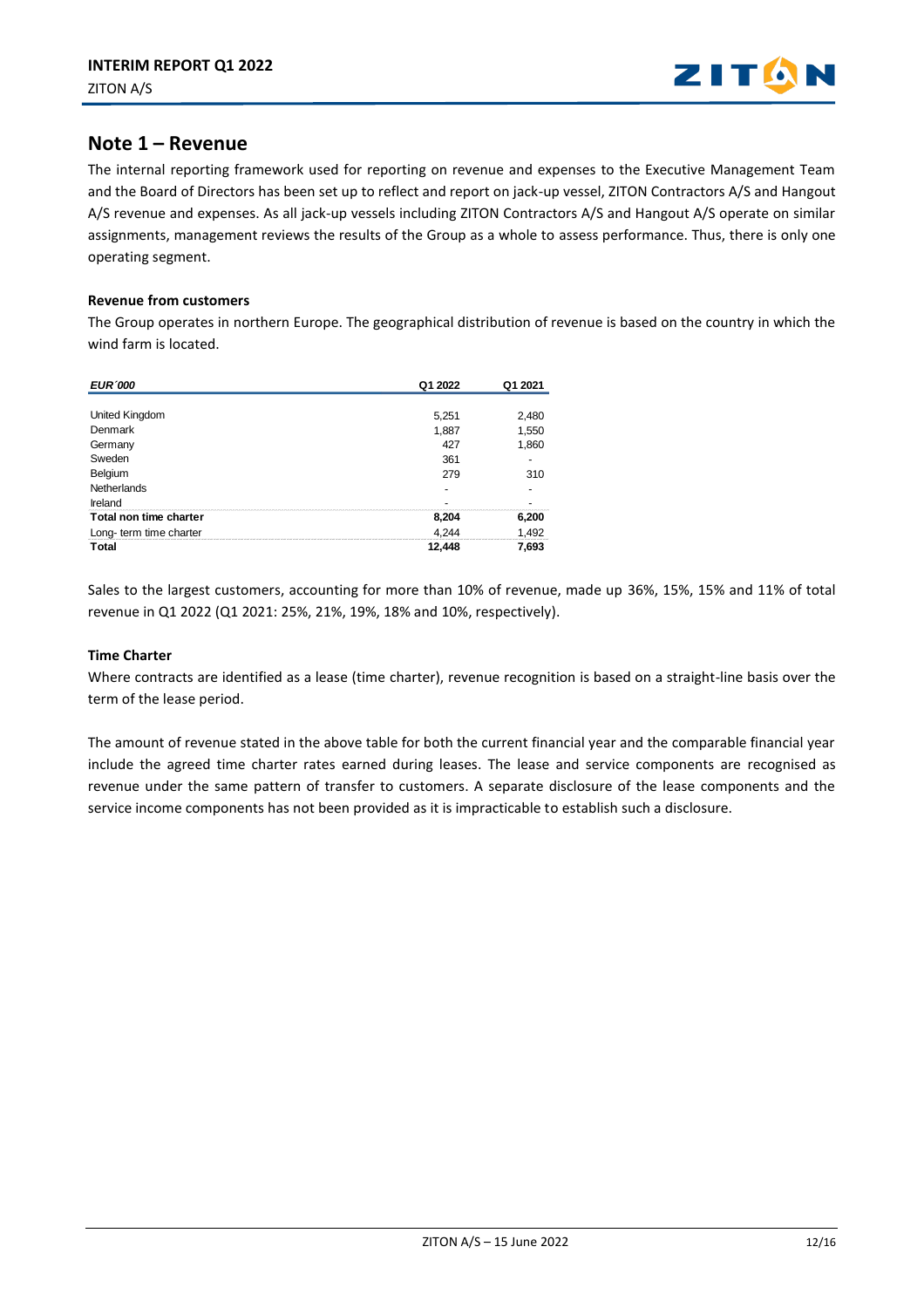

# **Note 2 - Vessels and equipment**

| Q1 2022<br><b>EUR '000</b>                          | <b>Property</b> | <b>Fixtures &amp;</b><br>equipment | <b>Vessels</b> | Total     |
|-----------------------------------------------------|-----------------|------------------------------------|----------------|-----------|
|                                                     |                 |                                    |                |           |
| Cost at 1 January 2022                              | 1,126           | 3,130                              | 247,724        | 251,980   |
| Exchange rate adjustments                           | 6               | 5                                  | 81             | 93        |
| <b>Additions</b>                                    |                 | 26                                 | 254            | 280       |
| <b>Disposals</b>                                    |                 |                                    |                |           |
| Additions to leased assets (Right-of-use assets)    |                 |                                    |                |           |
| Disposals of leased assets (Right-of-use assets)    |                 |                                    |                |           |
| <b>Cost YTD</b>                                     | 1,132           | 3,161                              | 248,059        | 252,353   |
| Depreciation at 1 January 2022                      | -746            | $-1,411$                           | $-67,676$      | $-69,833$ |
| Exchange rate adjustments                           | $-3$            | -3                                 | $-78$          | -84       |
| Depreciation                                        | -78             | $-112$                             | $-2,618$       | $-2,808$  |
| <b>Disposals</b>                                    |                 |                                    |                |           |
| Depreciation on leased assets (Right-of-use assets) |                 |                                    |                |           |
| Disposals of leased assets (Right-of-use assets)    |                 |                                    |                |           |
| <b>Depreciation YTD</b>                             | $-827$          | $-1,526$                           | -70,371        | $-72,725$ |
| Impairment losses at 1 January 2022                 |                 |                                    |                |           |
| Impairment losses YTD                               |                 |                                    |                |           |
| <b>Carrying amount YTD</b>                          | 305             | 1,635                              | 177,687        | 179,628   |

| Q1 2021<br><b>EUR '000</b>                          | <b>Property</b> | <b>Fixtures &amp;</b><br>equipment | <b>Vessels</b> | Total     |
|-----------------------------------------------------|-----------------|------------------------------------|----------------|-----------|
|                                                     |                 |                                    |                |           |
| Cost at 1 January 2021                              | 1.181           | 2.770                              | 242.743        | 246,693   |
| Exchange rate adjustments                           | $-72$           | $-25$                              | -65            | $-162$    |
| Additions                                           |                 | 82                                 | 3,520          | 3,602     |
| <b>Disposals</b>                                    |                 | $-171$                             |                | $-171$    |
| Additions to leased assets (Right-of-use assets)    |                 |                                    |                |           |
| Disposals of leased assets (Right-of-use assets)    |                 |                                    |                |           |
| <b>Cost YTD</b>                                     | 1,109           | 2,656                              | 246,198        | 249,963   |
| Depreciation at 1 January 2021                      | $-507$          | $-1,065$                           | $-57.451$      | $-59,023$ |
| Exchange rate adjustments                           | 81              | 100                                | 167            | 348       |
| Depreciation                                        |                 | $-153$                             | $-2,518$       | $-2,671$  |
| <b>Disposals</b>                                    |                 | 56                                 |                | 56        |
| Depreciation on leased assets (Right-of-use assets) | $-71$           | $-39$                              |                | $-110$    |
| Disposals of leased assets (Right-of-use assets)    |                 |                                    |                |           |
| <b>Depreciation YTD</b>                             | -497            | $-1,101$                           | -59,802        | $-61,400$ |
| Impairment losses at 1 January 2021                 |                 |                                    |                |           |
| Impairment losses YTD                               |                 |                                    |                |           |
| <b>Carrying amount YTD</b>                          | 612             | 1,556                              | 186,396        | 188,563   |

## **Assessment of Impairment of vessels**

Assets are tested for impairment whenever events or changes in circumstances indicate that the carrying amount may not be recoverable. In 2021, ZITON realised a loss for the year, and the weighted average utilisation of the vessels fell slightly short of expectations. Such lower utilisation rates are indicators of impairment, and as a result, ZITON performed an impairment test. An impairment loss is recognised in the amount by which an asset's carrying amount exceeds its recoverable amount – measured using the higher of the fair value less cost to sell and value in use. An impairment loss is recognised if the higher of the fair value less cost to sell and value in use is less than the carrying amount of the assets.

The value in use is calculated as the present value of total expected cash flows during the rest of the vessels' economic lives. This includes any concluded framework agreements and signed charters as well as estimated utilisation and average day rates for the "open charter periods".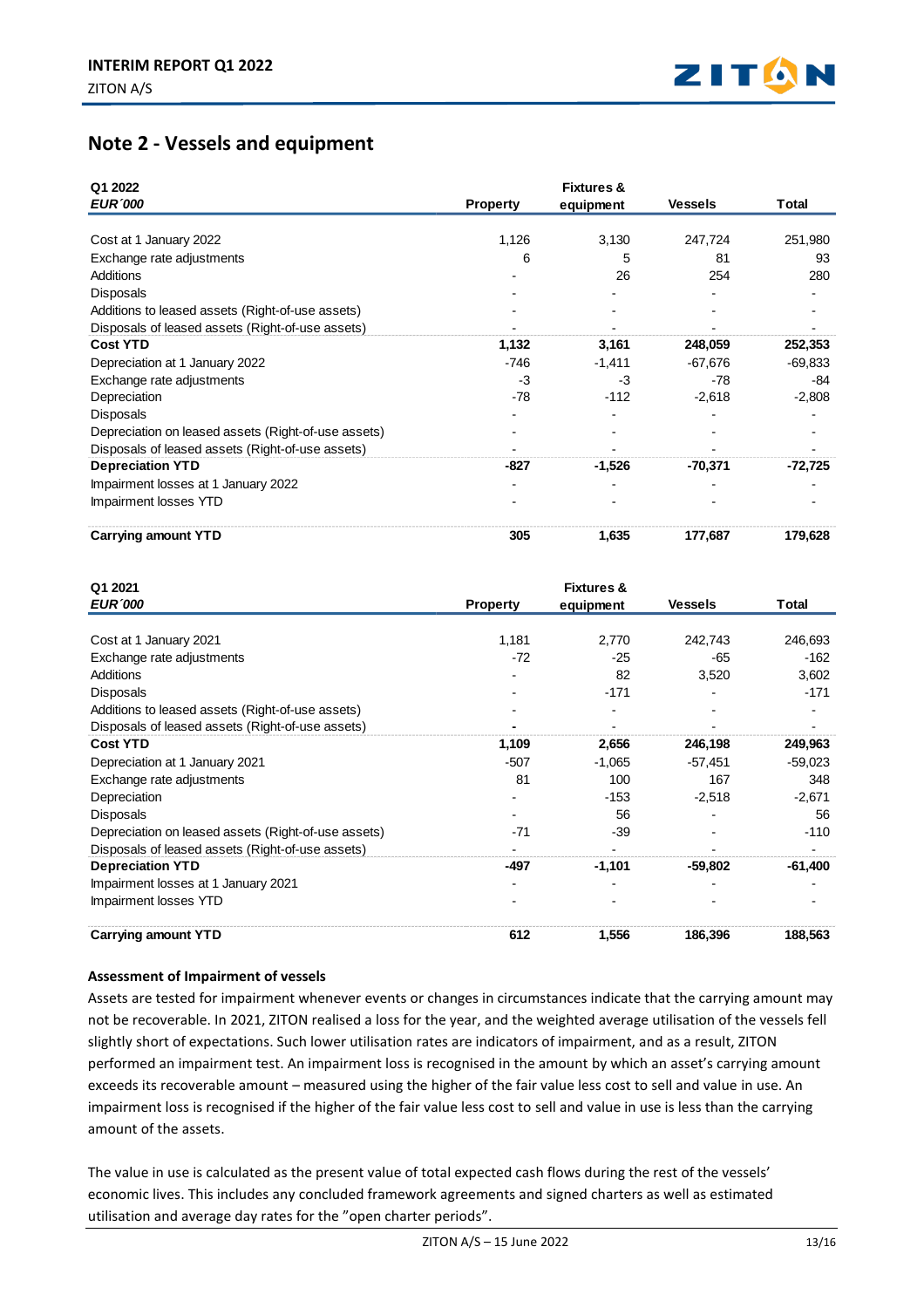

- The estimated utilisation is based on the projected future installation of offshore turbines, the average rate at which a turbine needs assistance from a jack-up vessel in the turbine's lifetime, ZITON´s expected market share, and jack-up vessel requirements for blade campaigns.
- Average day rates are based on estimated future market prices and/or contracts.

Hence, the exact value used to measure impairment charges is subject to some degree of uncertainty and is based on what the company believes is the best estimate of fair value. The budget used for impairment testing is based on a five-year period, including a terminal period.

Management's assessment of indications of impairment of vessels is based on the cash-generating unit (CGU) in which all vessels, ZITON Contractors A/S and Hangout A/S are included (jack-up vessel operating segment).

An impairment test is carried out based on value in use. The impairment test is performed by estimating the recoverable amount at value in use calculated as the present value of the total expected cash flows during the rest of the vessels' economic lives, a determined WACC of 9.2% before tax, and a growth rate in the terminal period of 0%.

The value in use was estimated to be higher than the carrying amount of EUR 179,628k.

Management assesses that the long-term value at the close of the financial period exceeds the carrying amounts, and accordingly, there is no indication of impairment loss.

# **Note 3 - Commitments and contingencies**

Since the end of 2021, no significant changes have occurred to contingent assets and liabilities other than those referred to in the annual report for 2021.

# **Note 4 - Related party transactions**

No significant changes have occurred to related parties or types and scale of transactions with these parties other than what was disclosed in the 2021 annual report.

# **Note 5 - Subsequent events**

Other than the developments disclosed in the review, no significant events have occurred between the end of the quarter and publication of this interim report which materially affect the results for the period or the financial position.

# **Note 6 – Basis of reporting**

#### **Accounting policies**

#### *Basis of consolidation*

The interim report has been prepared in accordance with the international financial reporting standard IAS 34 on interim reports. No interim report has been prepared for the parent company (ZITON A/S).

The accounting policies adopted in the preparation of the interim report are consistent with those applied in the preparation of the Group's annual consolidated financial statements for the year ended 31 December 2020, except for the adoption of new standards effective as of 1 January 2021. The Group has not applied early adoption of any other standard, interpretation or amendment that has been issued but is not yet effective.

#### **Significant estimates and assumptions**

#### *Going Concern*

During 2019 to 2021, ZITON's balance sheet deteriorated as operational earnings declined as a consequence of blade campaigns that were less profitable than anticipated, and because the vessel fleet was expanded with the purchase of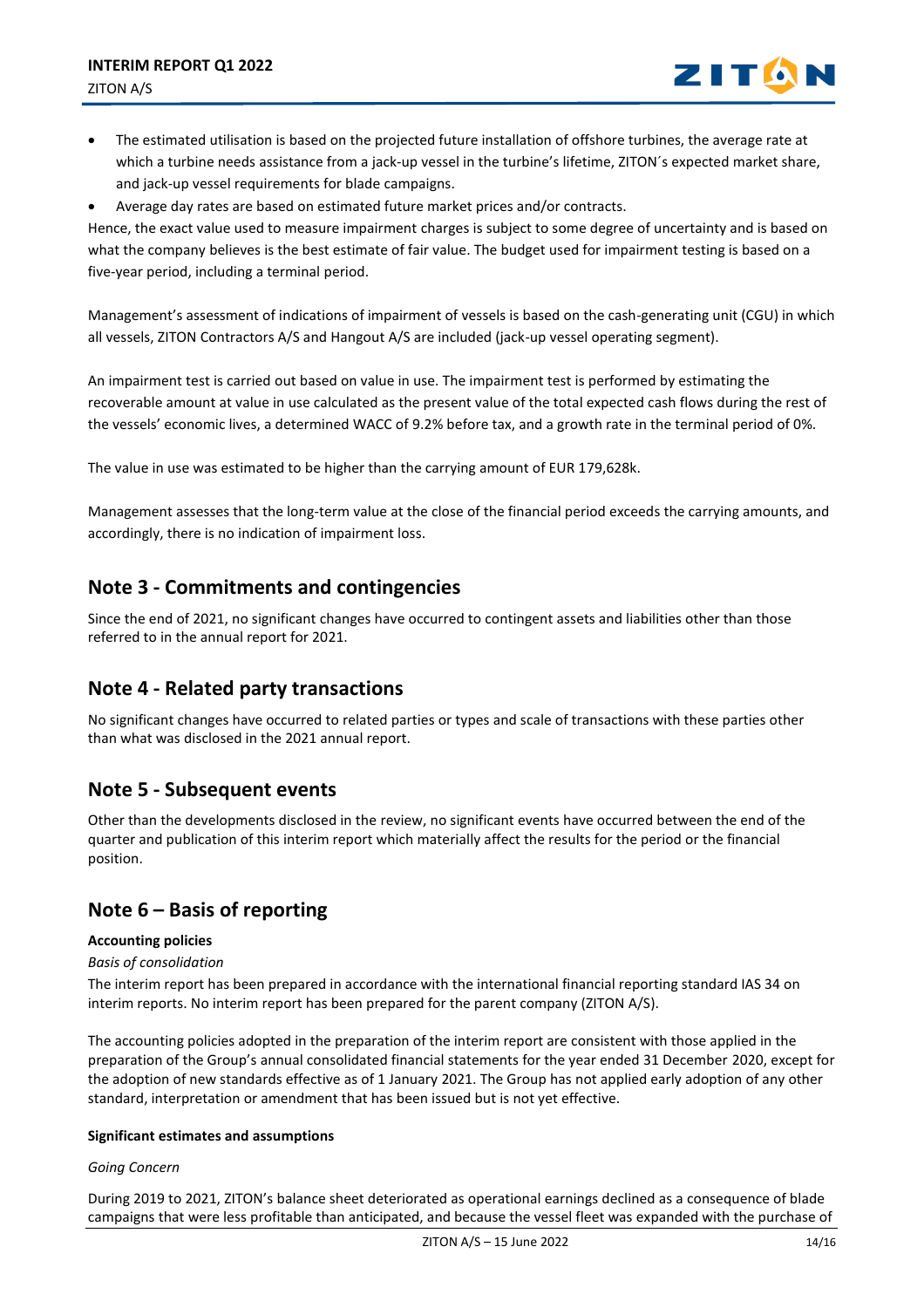

J/U WIND ENTERPRISE. Further, the current capital structure shows sizeable interest-bearing debt compared to equity and cash flow to service the debt.

Therefore, ZITON A/S' shareholders and the majority of the first lien bond and over two thirds of the holders in the second lien bond have negotiated a solution to set up ZITON with a long-term and viable capital structure. The agreement is conditional upon, amongst other things, approval of the written resolutions for the three bonds issued by ZITON A/S and Wind Enterprise P/S, formal approval of merger filings with competition authorities and foreign direct investments approval with authorities in Denmark. Management assesses that the required approvals will be attained.

Management has prepared scenarios for cash flow and financial covenants, and management is confident that the consolidated group retains sufficient liquidity to meet its debt obligations and fulfil its financial covenants during 2022.

Based on the above, events or conditions may arise that could cause material uncertainty as to the entity's ability to continue as a going concern. The entity may therefore be unable to realise its assets and discharge its liabilities in the normal course of business.

Management assesses the entity's ability to continue as a going concern to be met and the consolidated financial statement have therefore been prepared on a going concern basis and no changes to recognition or measurement have been made.

### *Risks*

For a description of the risks ZITON A/S is exposed to, please refer to the Risk Management section on pages 39-41 and note 4.1 "Risk management" on pages 74-75 of the 2021 annual report.